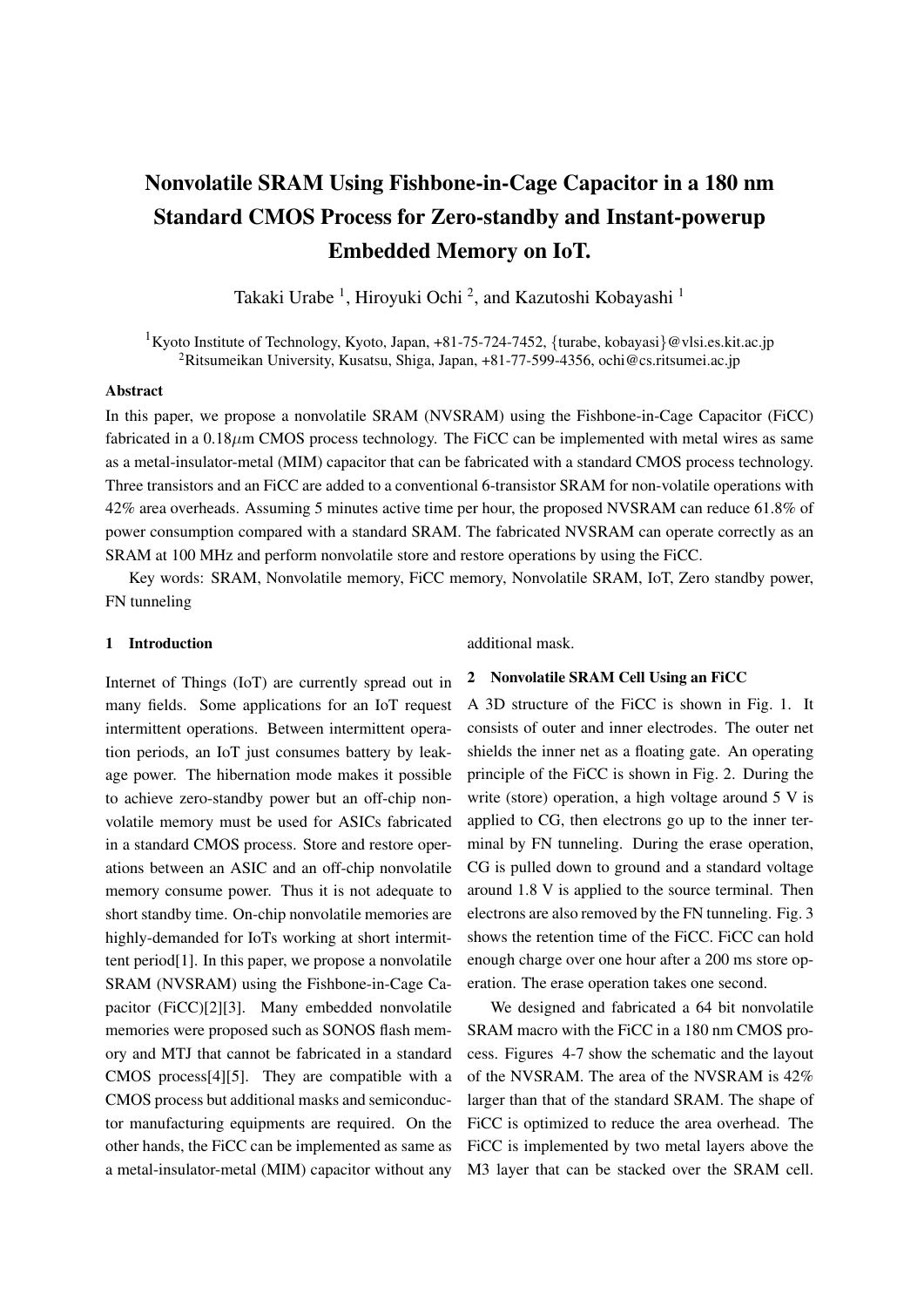There is no area overhead from the FiCC whose area is within the area of the 9T SRAM cell. This structure can be applied to an NVSRAM using other nonvolatile memories, and can reduce area overhead by stacking nonvolatile memory cells.

The reliability of the FiCC was measured by repeating the store and erase operations. Fig. 8 shows the threshold voltage after repeating the cycle consisting of a 5-second store operation and a 100-second erase operation. After 1,200 cycles, the threshold voltage stays almost constant[3]. We consider the 1,200 cycles of the 5-second store operation are as stressful as 30,000 cycles of the 200 ms store operation.

The FiCC is attached to the gate terminal CG on the middle of the three additional NMOS transistor as shown in Fig 4. The 12T nonvolatile SRAM cell using SONOS in [4],while the proposed structure has 9 transistors. The split power supplies (VDDB and VDDT) enable the restore operation by using only the 3 additional transistors. Table 1 shows voltage maps of the additional signals of the NVSRAM on read and write operation as a standard SRAM and store, erase and restore operations as a nonvolatile memory. On the restore operation, VDDB goes up before VDDT as shown in Fig. 9. Then the node NB always becomes high. After that, CG, DG and SG are enabled. When the FiCC is programmed, the threshold voltage of the middle transistor becomes higher than standard supply voltage. Therefore NB is pulled down only in the nonprogrammed SRAM cells. At the store operation, the FiCC in the SRAM whose NB is low is programmed. At the restore operation the restored value of the programmed SRAM cell stays high. It means that the opposite data are always restored. This disadvantage can be recovered by adding a nonvolatile SRAM cell that holds the polarity of stored data in a SRAM macro. The input and output data of the SRAM macro can be inverted by XOR gates when its stored data are reversed.

#### 3 Power Consumption

Power consumption at 100 MHz during the read and write operations and standby are estimated by using circuit-level simulations. Supply voltage is 1.8 V and ambient temperature is 27*◦*C. Simulation results are

shown in Table 2. Assuming that read and write operations are equally executed for 512 bit out of 1 Mbit at 100 MHz, power consumption of the NVSRAM and the standard SRAM becomes 271  $\mu$ W and 259  $\mu$ W respectively.

Break Even Time (BET) is used to estimate the effectiveness of power down by the FiCC, that means the time when power consumption of SRAM and NVSRAM becomes equal [6]. Relationship between the power consumption of SRAM and NVSRAM is shown in Fig. 10. NVSRAM consumes slightly more power than SRAM during read and write operations, but consumes no power while power is off. Longer standby time means less power consumption. BET  $(t_{\text{BET}})$  is expressed by Eq. (1) using  $t_{\text{op}}$  (active time), ∆*P*op (the difference of power consumption between NVSRAM and SRAM), and  $P_{sb}$  (power consumption of SRAM during standby time)

$$
t_{\text{BET}} = t_{\text{op}} \times \Delta P_{\text{op}} / P_{\text{sb}} = 0.293 t_{\text{op}} (\text{@} 100 \text{MHz})
$$
\n(1)

In Fig. 11,  $E_{\text{save}}$  (energy consumption of SRAM during store operation) and *E*res (energy consumption of SRAM during restore operation) are regarded as zero because  $t_{\rm st}$  and  $t_{\rm res}$  are much shorter than  $t_{\rm op}$  and  $t_{\rm sb}$ . Fig. 11 shows power reduction according to the ratio of  $t_{op}$  and  $t_{sb}$ . NVSRAM can reduce power consumption when standby time is longer than 29.3% of active time. When active time is 5 minutes standby time must be longer than 90 seconds.

#### 4 Conclusion

We propose the NVSRAM by using the FiCC that can be fabricated by a standard CMOS process without any additional mask. The proposed NVSRAM can be applied to an IoT that operates intermittently enbling zero standby power. The area overhead of the NVSRAM is 42% in the 180 nm process. The fabricated 64 bit SRAM macro works at 100 MHz and 200 ms store operation to FiCC enables retention time over an hour. Assuming 5 minutes active per hour, the NVSARM can reduce power consumption by 61.8%.

### References

[1] K. Shafique et al, "Internet of Things (IoT) for Next-Generation Smart Systems: A Review of Current Challenges, Future Trends and Prospects